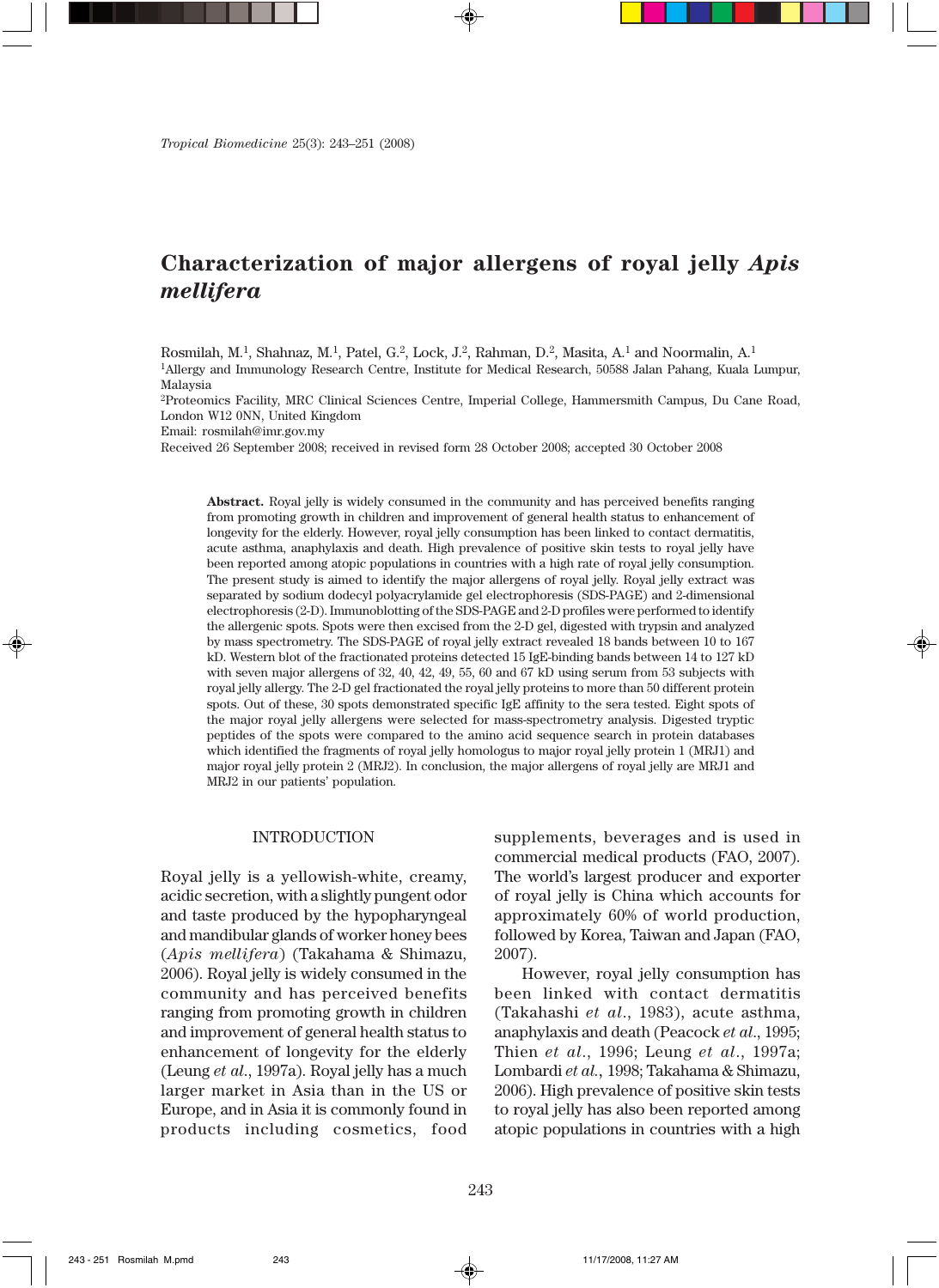rate of royal jelly consumption (Leung *et al*., 1997a). In Hong Kong, the prevalence of skin prick test (SPT) reactivity among adult asthmatic patients was 16.8% (Leung *et al*., 1997b) and 7.4% among hospital employees (Leung *et al*., 1997a).

Several studies have shown that royal jelly-sensitive subjects possess serum IgE antibodies to a number of royal jelly components. Royal jelly proteins with molecular weight ranging from 25 to 55 kD have been detected as IgE-binding proteins and components of 47 kD and 55 kD have been recognized as the major allergens of royal jelly (Thien *et al.,* 1996; Leung *et al.,* 1997b). Other minor allergens were also detected at ~39, 40, 60, 67 and 94 kD (Thien *et al.*, 1996; Leung *et al.,* 1997b).

In Malaysia, royal jelly is marketed widely and used by all age groups. An earlier study among atopic patients demonstrated that royal jelly sensitivity is present in this country (unpublished data). Thus, the present study is aimed to identify the major allergens of royal jelly using hypersensitive patients' sera to royal jelly by proteomics methods.

#### MATERIAL AND METHODS

#### **Allergen Extraction**

Royal jelly extract was prepared according to the procedures described by Thien *et al.* (1996) with minor modification. Briefly, 5g royal jelly was mixed in 10 ml distilled water and rotated overnight at 4ºC before centrifuging. After centrifugation, the supernatant was filtered and dialyzed against distilled water for 48 hours. The extract was then lyophilized and stored at -20ºC. Protein content was determined with the Total Protein Kit (Sigma, Germany).

#### **Allergen Testing and Collection of Sera**

Sera from 53 patients with history of allergy and positive skin prick test (SPT) to royal jelly extract were used in this study. The SPT was performed by a medical officer at the Ear, Nose and Throat (ENT) Clinic of Hospital Kuala Lumpur (HKL). This project was approved by Ethics Committee of Ministry of Health of Malaysia (MOH).

# **SDS-PAGE (Sodium Dodecyl Polyacrylamide Gel Electrophoresis)**

Protein profile of royal jelly extract was determined by SDS-PAGE using the method described by Thien *et al*. (1996) with minor modification. The sample was resolved in a 12% separating gel with a 4% stacking gel by using a Mini Protean 3 Apparatus (BioRad, USA). The individual protein bands were then identified with Coomassie blue. Molecular weight standards (Fermentas, Germany) were used to estimate the molecular weights of the royal jelly proteins using an imaging densitometer (BioRad, USA).

## **IgE-binding Proteins**

Immunoblotting was performed to identify the IgE-binding components of royal jelly using sera from 53 patients with positive skin prick test (SPT) to royal jelly extract. In brief, the separated proteins of royal jelly were electrophoretically transferred from unstained SDS-PAGE gel to 0.45 mm pore size nitrocellulose membrane using a Mini Transblot System (BioRad, USA). The nitrocellulose blot was then cut, washed with tris-buffered saline (TBS) containing Tween 20 (TTBS) and then blocked with 5% non fat milk in TBS. The blocked strips were then incubated overnight with individual patient's serum. The bound IgE on the strips was detected by incubation with biotinylated goat antihuman IgE (Kirkergaard & Perry Laboratories, UK) followed by incubation in streptavidin-conjugated alkaline phosphatase (BioRad, USA). Finally, the Alkaline Phosphatase Conjugate Substrate Kit (BioRad, USA) was used to detect the bound IgE.

# **2-Dimensional Electrophoresis (2-DE) and immunoblotting**

For 2-D gel electrophoresis, the lyophilized royal jelly extract was resuspended in rehydration buffer. 50 µg of protein extract was applied to 7 cm of immobilized pH 3-10 non-linear gradient strip (BioRad, USA) for rehydration overnight and focusing using IEF cell (BioRad, USA). The first dimensional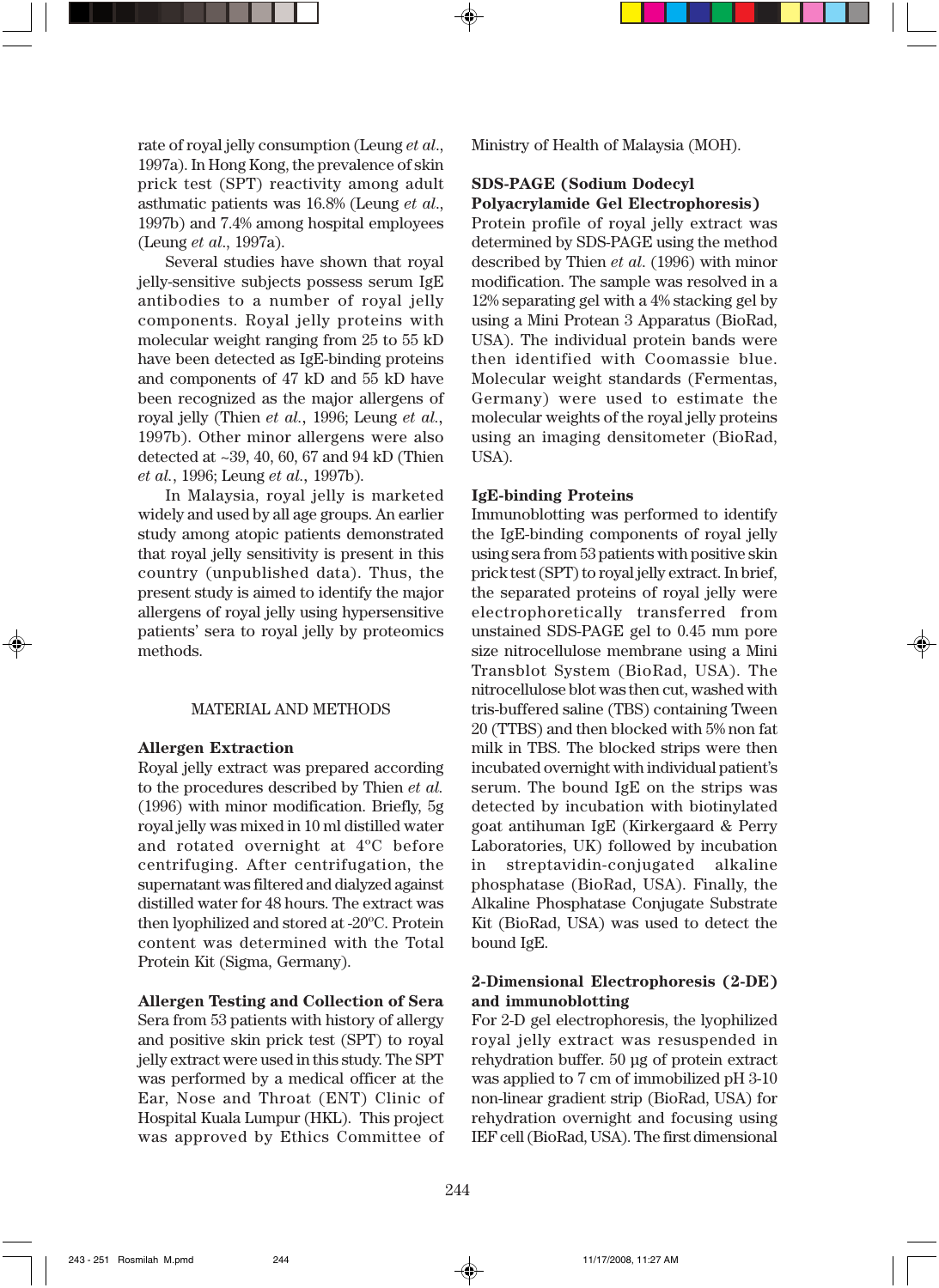electrophoresis was performed to separate the proteins by charge with 4 steps: 100 V for 1 minute, 250 V for 30 minutes, 4000 V for 2 hours and 4000 V for 10000 V-hr (Vhour). The strips were fractionated by molecular weight using 12% of separating gel of SDS-PAGE. Protein spots profile was visualized with the use of Coomassie blue. The major IgE-reactive protein spots of royal jelly extract were identified by immunoblotting using sera of 10 subjects known to have specific IgE to royal jelly in 1-D immunoblotting.

# **Tryptic digestion of 2-DE Spots, MALDI-ToF MS, Q-ToF MS and Database Search**

The Coomassie-stained protein spots corresponding to those recognized by the above sera were manually excised and subjected to destaining, reduction, carbamidomethylation prior to in-gel tryptic digestion on a MassPrep workstation (Micromass, UK) using modified porcine trypsin (Promega, USA).

Peptide Mass Fingerprints were obtained using a 5% aliquot of the samples, analysed on a MALDI-ToF instrument (M@LDI from

Micromass, UK). The remaining extracts were concentrated in a Speed Vac and reconstituted in 1% aqueous formic acid. This was subjected to LC-MS/MS analysis, performed on a CapLC/QToF II instrument (Micromass, UK). All fragment ion (MS/MS) spectra were searched against the MSDB database using the Mascot search tool (Matrix Science).

# RESULTS

#### **Royal Jelly Proteins**

Figure 1 (A) shows a SDS-PAGE profile of royal jelly proteins stained with coomassie blue. SDS-PAGE of royal jelly proteins revealed approximately 18 bands in the range between 10 to 167 kD, with a heavy cluster in the molecular weight region of 25- 72 kD. Proteins at 40 to 55 kD were heavily stained in the separation profile.

# **IgE-binding Proteins**

Immunoblotting studies detected 50/53 (94.3%) of sera from patients with royal jelly allergy show IgE reactivity with the proteins



Figure 1: (A) Protein profile of royal jelly proteins separated by means of SDS-PAGE; and (B) 2 dimensional electrophoresis and stained with coomassie blue. Lane 1 and 2 are SDS-PAGE profiles of10 mg/ml and 50 mg/ml of royal jelly extract, respectively, while gel 1, 2, 3 and 4 are 2-D protein profiles of 50 mg/ml, 20 mg/ml, 10 mg/ml and 1 mg/ml of royal jelly extract, respectively. MW is molecular weight protein marker in kiloDalton (kD).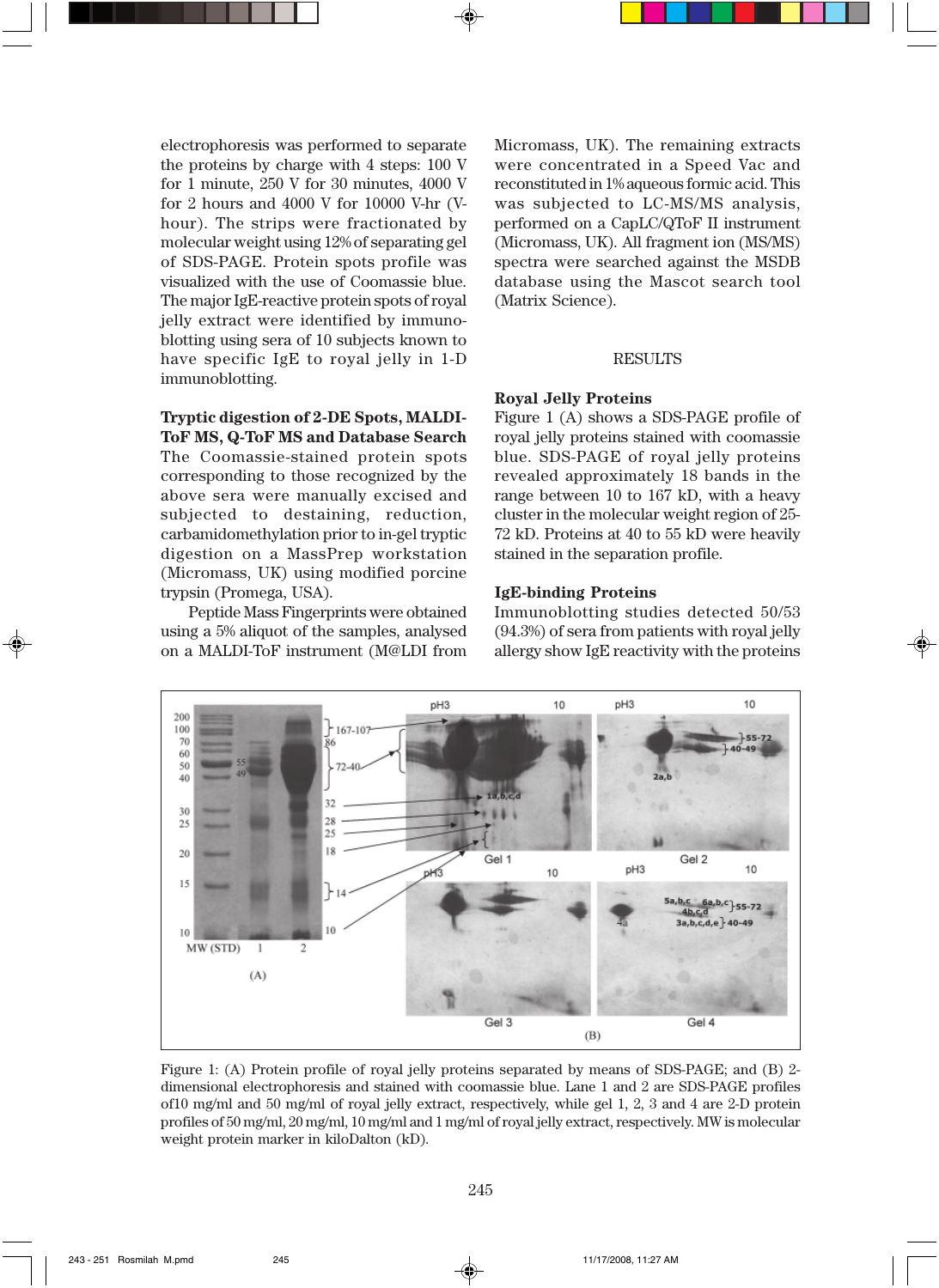in the range of 14 to 127 kD (Figure 2 and Table 1). All subjects (100%) demonstrated IgE affinity to the 40, 42, 49 and 55 kD and thus identified as major allergens. Major allergens were also detected at 32 kD (74%), 60 kD (78%) and 67 kD (86%). IgE-binding proteins were also detected at 14, 15, 25, 28, 30, 86, 107 and 127 kD, but only as minor allergens. In total, the sera from the subjects revealed 15 IgE antibody-reactive bands in royal jelly extract. No IgE-binding was observed when sera from non-allergic subjects were used in the immunoblotting.

# **2-DE Profiles**

Figure 1 (B) shows 2-dimensional maps of the royal jelly proteins at four different concentrations. About 50 distinct spots with molecular masses from 10 to 167 kD and pI between 3 to 10 were visible with coomassie blue staining.

# **IgE-binding Spots**

The 2-D gels were blotted and incubated with the sera of 10 patients identified to have specific IgE to royal jelly. The IgE-stained patterns of the royal jelly protein spots obtained with all the sera demonstrated almost similar patterns and 4 of these immunoblots are shown in Figure 3. Immunoblot results are summarized in Table 2. Most IgE-binding spots of royal jelly major allergens had a pI above pH 4.0 and a molecular mass between 32 to 67 kD.

Immunoblots revealed up to 30 different immunostained spots. The most abundant IgE-binding spots of royal jelly major allergens were spot numbers 2a to 4d. One spot from major allergens of 32, 40, 60 and 67 kD; and two spots from major allergens of 42-49 and 55 kD were selected for mass spectrometry analysis. No IgE-binding spots were detected by immunoblotting using a control sera from a non-allergic subject.

## **Allergen Identification**

Eight Coomassie-stained protein spots (1d, 2a, 3c, 3e, 4a, 4b, 5b and 6c) were analyzed after tryptic digestion by mass spectrometry. The peptide mass fingerprints matched significantly with known royal jelly proteins. The results of the spot identification are reported in Table 3. Spots 1d, 2a, 3c and 3e have been identified as major royal jelly protein 2 (recently known as apalbumin 2), while spots 4a, 4b, 5b and 6c are all major royal jelly protein 1 (apalbumin 1)*.* All the identified proteins belonged to *Apis mellifera*.

# **DISCUSSION**

IgE-mediated allergy to royal jelly has been documented (Thien *et al.,* 1996; Leung *et al.,* 1997b; Takahama & Shimazu, 2006). However, studies on the identification of royal jelly allergens are very limited. The



Figure 2: Immunoblotting results of 20 royal jelly-sensitized patients. STD is a molecular weight marker in kiloDalton (kD).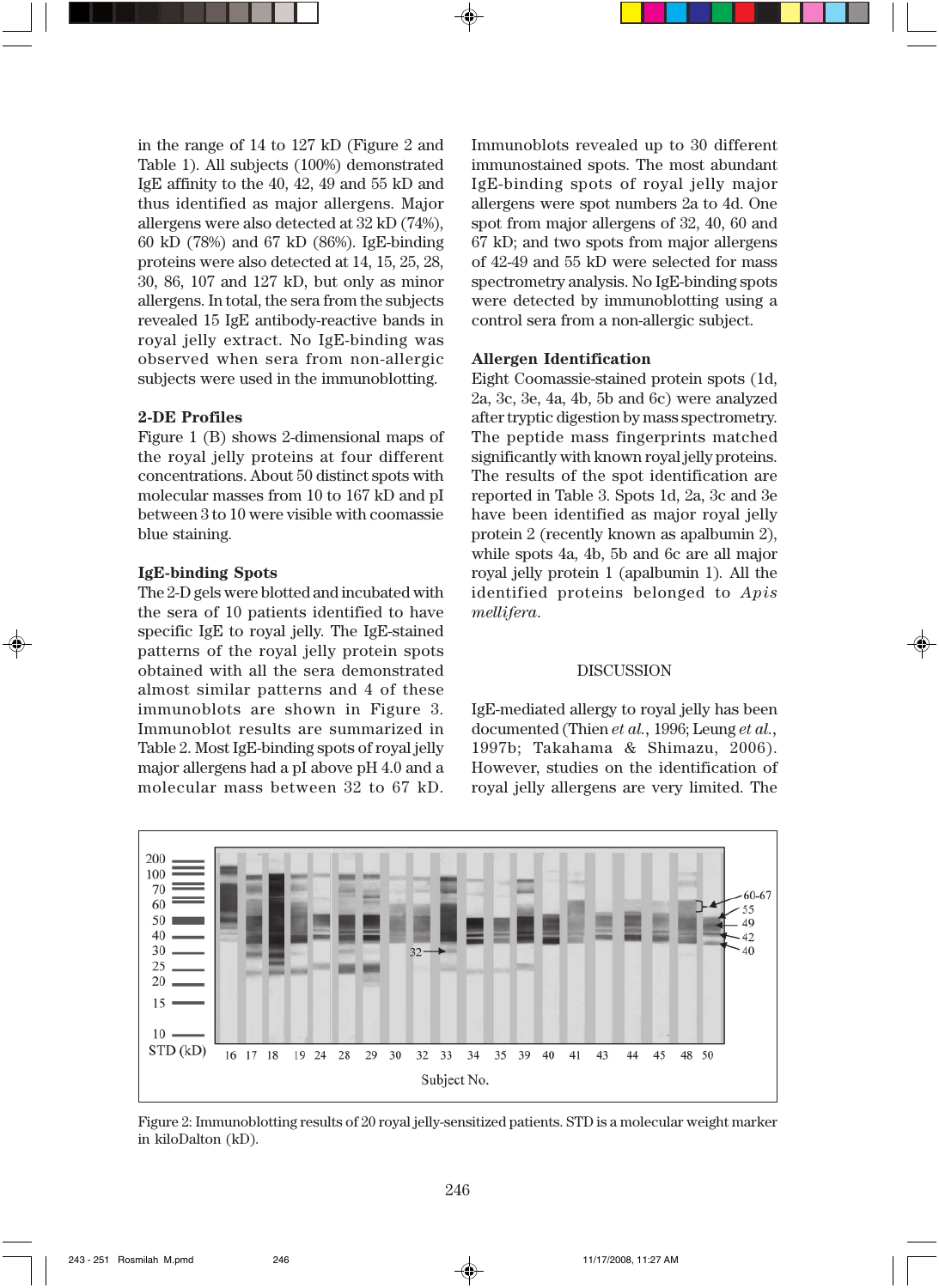|                          | Royal jelly allergen fraction and estimated molecular weight (kD) |                       |                               |                               |                               |                        |                               |                       |                      |                       |           |          |                  |          |                  |
|--------------------------|-------------------------------------------------------------------|-----------------------|-------------------------------|-------------------------------|-------------------------------|------------------------|-------------------------------|-----------------------|----------------------|-----------------------|-----------|----------|------------------|----------|------------------|
| Subject<br>no.           | $\mathbf 1$<br>127                                                | $\overline{2}$<br>107 | $\overline{\mathbf{3}}$<br>86 | $\overline{\mathbf{4}}$<br>67 | $\overline{\mathbf{5}}$<br>60 | $\boldsymbol{6}$<br>55 | $\overline{\mathbf{7}}$<br>49 | $\pmb{8}$<br>42       | $\overline{9}$<br>40 | 10<br>32              | 11<br>30  | 12<br>28 | 13<br>25         | 14<br>18 | 15<br>14         |
| $\mathbf{1}$             |                                                                   | $\blacktriangle$      | ▲                             | ▲                             | $\blacktriangle$              | ▲                      | ▲                             | Δ                     | ▲                    | Δ                     |           |          |                  |          | $\blacktriangle$ |
|                          |                                                                   | ▲                     | ▲                             | Δ                             | ▲                             | ▲                      | ▲                             | ▲                     | ▲                    | $\blacktriangle$      |           |          |                  |          |                  |
| $\frac{2}{3}$            |                                                                   | ▲                     | ▲                             | Δ                             | ▲                             | ▲                      | ▲                             | Δ                     | ▲                    | $\blacktriangle$      |           |          |                  |          |                  |
| $\overline{\mathcal{L}}$ |                                                                   | ▲                     | ▲                             | ▲                             | ▲                             | ▲                      | ▲                             | ▲                     | ▲                    | $\blacktriangle$      |           |          |                  |          |                  |
| 5                        |                                                                   | ▲                     | ▲                             | ▲                             | ▲                             | ▲                      | ▲                             | ▲                     | ▲                    | Δ                     | ▲         | ▲        |                  |          |                  |
| 6<br>$\overline{7}$      |                                                                   | ▲<br>▲                | Â<br>▲                        | Δ<br>Δ                        | ▲<br>▲                        | $\blacktriangle$<br>▲  | ▲                             | $\blacktriangle$<br>Δ | ▲<br>Δ               | $\blacktriangle$      | ▲<br>Δ    | ▲<br>▲   |                  |          |                  |
| $\,$ 8 $\,$              |                                                                   | $\blacktriangle$      | Δ                             | ▲                             | ▲                             | ▲                      | ▲<br>▲                        | ▲                     | ▲                    | ▲<br>▲                | ▲         |          |                  |          |                  |
| 9                        |                                                                   | Â                     | Â                             | ▲                             | ▲                             | ▲                      | Δ                             | ▲                     | ▲                    | ▲                     |           |          |                  |          |                  |
| 10                       |                                                                   |                       |                               | ▲                             | ▲                             | ▲                      | ▲                             | Δ                     | ▲                    | $\blacktriangle$      |           |          |                  |          |                  |
| 11                       |                                                                   |                       |                               | ▲                             | Δ                             | ▲                      | ▲                             | Δ                     | ▲                    | ▲                     |           |          |                  |          |                  |
| 12                       |                                                                   |                       | ▲                             | $\blacktriangle$              | ▲                             | ▲                      | ▲                             | Δ                     | ▲                    | ▲                     |           |          |                  |          |                  |
| 13<br>14                 |                                                                   |                       | ▲                             | ▲<br>$\blacktriangle$         | ▲                             | ▲<br>▲                 | Δ<br>▲                        | ▲<br>Δ                | ▲<br>▲               | ▲<br>$\blacktriangle$ | ▴         |          |                  |          |                  |
| 15                       |                                                                   |                       |                               | Δ                             | ▲                             | ▲                      | Δ                             | Δ                     | ▲                    | $\blacktriangle$      |           |          |                  |          |                  |
| 16                       |                                                                   | ▲                     | Δ                             | Δ                             | ▲                             | ▲                      | ▲                             | ▲                     | ▲                    |                       |           |          |                  |          |                  |
| 17                       |                                                                   | ▲                     | ▲                             | Δ                             | ▲                             | ▲                      | Δ                             | $\blacktriangle$      | ▲                    | Δ                     |           |          |                  |          |                  |
| 18                       |                                                                   | ▲                     | Δ                             | Δ                             | Δ                             | ▲                      | ▲                             | Δ                     | ▲                    | Δ                     |           | ▲        | ▲                |          |                  |
| 19                       |                                                                   | Â                     | ▲                             | $\blacktriangle$              | ▲                             | $\blacktriangle$       | ▲                             | Δ                     | Δ                    | Δ                     | Δ         | Δ        |                  | Δ        |                  |
| 20<br>21                 |                                                                   |                       | ▲<br>$\blacktriangle$         | ▲<br>$\blacktriangle$         | ▲                             | ▲<br>▲                 | ▲<br>▲                        | ▲<br>Δ                | ▲<br>▲               | ▲<br>$\blacktriangle$ |           |          | ▲<br>▲           | ٨        |                  |
| 22                       |                                                                   |                       |                               | Δ                             | ▲                             | ▲                      | Δ                             | Δ                     | ▲                    | ▲                     |           |          |                  |          |                  |
| 23                       |                                                                   |                       |                               | Δ                             | ▲                             | ▲                      | ▲                             | Δ                     | ▲                    | Δ                     |           |          |                  |          |                  |
| 24                       |                                                                   |                       |                               | Δ                             |                               | ▲                      | ▲                             | ▲                     | ▲                    |                       |           |          |                  |          |                  |
| 25                       |                                                                   |                       |                               | ▲                             | ▲                             | ▲                      | ▲                             | Δ                     | ▲                    | ▲                     |           |          |                  |          |                  |
| 26                       |                                                                   |                       |                               | ▲                             | ▲                             | ▲                      | ▲                             | Δ                     | ▲                    | ▲                     |           |          |                  |          |                  |
| $27\,$<br>28             |                                                                   | ▲                     |                               | ▲<br>▲                        | ▲<br>▲                        | ▲<br>▲                 | ▲<br>▲                        | ▲<br>▲                | ▲<br>▲               | ▲<br>$\blacktriangle$ |           |          |                  |          |                  |
| 29                       |                                                                   | Â                     | Δ                             | Δ                             | ▲                             | ▲                      | Δ                             | Δ                     | Δ                    | $\blacktriangle$      |           | Δ        |                  | Δ        |                  |
| 30                       |                                                                   | ▲                     |                               | ▲                             | ▲                             | ▲                      | ▲                             | ▲                     | ▲                    |                       |           |          |                  |          |                  |
| 31                       |                                                                   | ▲                     |                               | ▲                             | Δ                             | ▲                      | ▲                             | ▲                     | ▲                    | ▲                     |           |          |                  |          |                  |
| 32                       |                                                                   | ▲                     | ▲                             | $\blacktriangle$              | ▲                             | ▲                      | ▲                             | ▲                     | Δ                    |                       |           |          |                  |          |                  |
| 33<br>34                 |                                                                   | A<br>$\blacktriangle$ | ▲<br>▲                        | Â                             | Δ                             | ▲<br>▲                 | ▲                             | Δ                     | ▲<br>▲               | ▲                     |           | ▴<br>▲   |                  |          |                  |
| 35                       |                                                                   |                       |                               |                               |                               | ▲                      | ▲<br>Δ                        | ▲<br>▲                | ▲                    |                       |           | Â        |                  |          |                  |
| 36                       |                                                                   |                       |                               | ▲                             |                               | $\blacktriangle$       | Δ                             | Δ                     | ▲                    | ▲                     |           |          |                  |          |                  |
| $37\,$                   |                                                                   |                       |                               |                               |                               | A                      | Δ                             | Δ                     | ▲                    | ▲                     |           |          |                  |          |                  |
| 38                       |                                                                   |                       |                               |                               |                               | ▲                      | ▲                             | ▲                     | ▲                    | ▲                     |           |          |                  |          |                  |
| 39                       |                                                                   |                       |                               |                               |                               | ▲                      | Δ                             | ▲                     | ▲                    |                       |           |          |                  |          |                  |
| 40<br>41                 |                                                                   |                       |                               | ▲<br>▲                        | ▲<br>▲                        | ▲<br>$\blacktriangle$  | ▲<br>Δ                        | Δ<br>Δ                | Δ<br>▲               | ▲                     |           |          |                  |          |                  |
| 42                       |                                                                   |                       |                               | Â                             | ▲                             | ▲                      | Δ                             | ▲                     | ▲                    |                       |           |          |                  |          |                  |
| 43                       |                                                                   |                       |                               |                               |                               | ▲                      | Δ                             | Δ                     | ▲                    |                       |           |          |                  |          |                  |
| 44                       |                                                                   |                       |                               | A                             | ▲                             | ▲                      | Δ                             | Δ                     | ▲                    |                       |           |          |                  |          |                  |
| 45                       |                                                                   |                       |                               | Δ                             | ▲                             | ▲                      | ▲                             | Δ                     | Δ                    |                       |           |          |                  |          |                  |
| 46                       |                                                                   |                       |                               | Δ                             | ▲                             | ▲                      | ▲                             | ▲                     | ▲                    | Δ                     |           |          |                  |          |                  |
| 47<br>48                 |                                                                   |                       | ▲                             | ▲                             | ▲                             | ▲<br>▲                 | ▲<br>Δ                        | Δ<br>Δ                | ▲<br>▲               | ▲<br>Δ                |           |          |                  |          |                  |
| 49                       |                                                                   |                       |                               | ▲                             | ▲                             | ▲                      | ▲                             | ▲                     | ▲                    | ▲                     |           |          |                  |          |                  |
| 50                       |                                                                   |                       |                               |                               |                               | $\blacktriangle$       | Δ                             | Δ                     | ▲                    |                       |           |          |                  |          |                  |
|                          |                                                                   |                       |                               |                               |                               |                        |                               |                       |                      |                       |           |          |                  |          |                  |
| $\mathbf n$              | $\mathbf{1}$                                                      | 24                    | 24                            | 43                            | 39                            | 50                     | 50                            | 50                    | 50                   | 37                    | ${\bf 8}$ | 13       | $\boldsymbol{7}$ | 15       | $\bf 6$          |
| $\frac{0}{0}$            | $\overline{2}$                                                    | 48                    | 48                            | $86*$                         | $78*$                         | $100*$                 | $100*$                        | $100*$                | $100*$               | $74*$                 | 16        | 26       | 14               | 30       | 12               |

Table 1: IgE-binding proteins of 50 royal jelly-sensitized patients (subjects no. 1-50)

 $\begin{tabular}{ll} \bf A & \tt lgE binding proteins \\ \bf * & \tt Major\ allergens \end{tabular}$ 

 $\bigcirc$ 

۱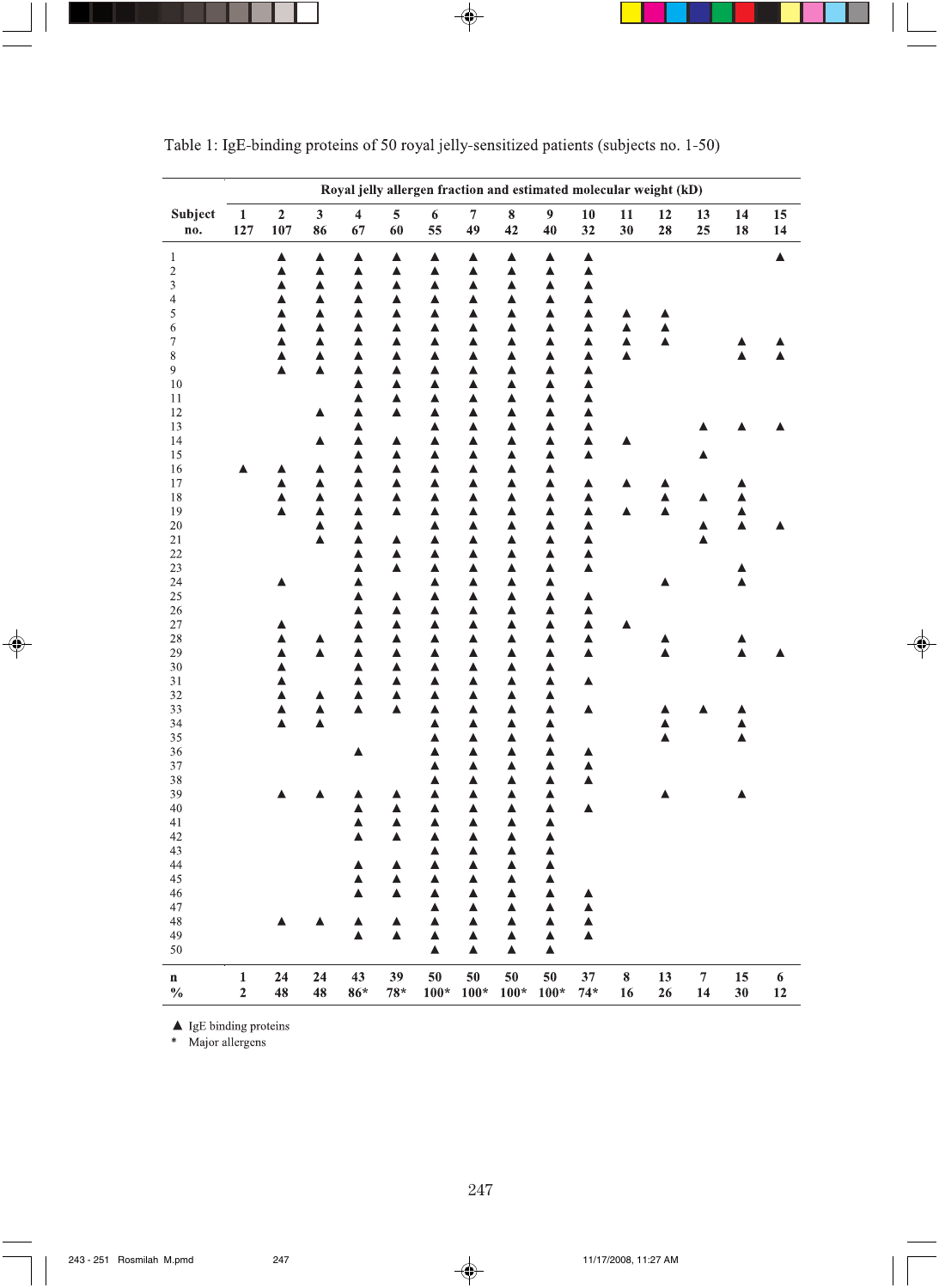

Figure 3: Immunoblots profile of 2-D gels using serum of 4 patients. STD are molecular weight markers (kD).

| <b>Spot</b>    | <b>MW</b> |     | Subject No.     |        |        |                 |        |                 |        |        |     | <b>Positive</b> |     |
|----------------|-----------|-----|-----------------|--------|--------|-----------------|--------|-----------------|--------|--------|-----|-----------------|-----|
| No.            | (kD)      | pI  | 16              | 17     | 18     | 28              | 32     | 33              | 34     | 39     | 44  | 48              | (%) |
| 1a             | 32        | 4.9 |                 | $+$    | $^{+}$ | $^{+}$          |        | $+$             |        |        |     | $+$             | 50  |
| 1 <sub>b</sub> | 32        | 5.0 |                 | $^{+}$ | $+$    | $^{+}$          |        | $^{+}$          |        |        |     | $\! + \!\!\!\!$ | 50  |
| 1 <sub>c</sub> | 32        | 5.1 |                 | $+$    | $+$    | $^{+}$          |        | $^{+}$          |        |        |     | $\! +$          | 50  |
| $*1d$          | 32        | 5.2 | $^{+}$          | $+$    | $+$    | $^{+}$          | $+$    | $+$             | $+$    | $+$    | $+$ | $+$             | 100 |
| $*2a$          | 40        | 4.0 | $^{+}$          | $+$    | $+$    | $^{+}$          | $+$    | $+$             | $+$    | $+$    | $+$ | $+$             | 100 |
| 2 <sub>b</sub> | 40        | 4.2 | $^{+}$          | $^{+}$ | $^{+}$ | $^{+}$          | $+$    | $\! +$          | $^{+}$ | $+$    | $+$ | $\! + \!\!\!\!$ | 100 |
| 3a             | 42-49     | 4.9 | $\! + \!\!\!\!$ | $+$    | $+$    | $^{+}$          | $+$    | $\! +$          | $^{+}$ | $+$    | $+$ | $^{+}$          | 100 |
| 3 <sub>b</sub> | 42-49     | 5.0 | $+$             | $+$    | $+$    | $\! + \!\!\!\!$ | $+$    | $\! +$          | $^{+}$ | $+$    | $+$ | $^{+}$          | 100 |
| $*3c$          | 42-49     | 5.1 | $\! + \!\!\!\!$ | $^{+}$ | $^{+}$ | $^{+}$          | $^{+}$ | $\! +$          | $^{+}$ | $^{+}$ | $+$ | $^{+}$          | 100 |
| 3d             | 42-49     | 5.2 | $+$             | $+$    | $+$    | $^{+}$          | $+$    | $\! +$          | $^{+}$ | $+$    | $+$ | $^{+}$          | 100 |
| $*3e$          | 42-49     | 5.3 | $\! + \!\!\!\!$ | $+$    | $^{+}$ | $^{+}$          | $^{+}$ | $\! +$          | $^{+}$ | $+$    | $+$ | $^{+}$          | 100 |
| $*4a$          | 55        | 4.0 | $^{+}$          | $+$    | $+$    | $^{+}$          | $+$    | $+$             | $^{+}$ | $+$    | $+$ | $+$             | 100 |
| $*4b$          | 55        | 4.7 | $^{+}$          | $+$    | $+$    | $^{+}$          | $+$    | $+$             | $^{+}$ | $+$    | $+$ | $+$             | 100 |
| 4c             | 55        | 4.8 | $^{+}$          | $^{+}$ | $+$    | $^{+}$          | $+$    | $\! +$          | $^{+}$ | $+$    | $+$ | $\! + \!\!\!\!$ | 100 |
| 4d             | 55        | 4.9 | $^{+}$          | $+$    | $+$    | $^{+}$          | $+$    | $+$             | $^{+}$ | $+$    | $+$ | $\! + \!\!\!\!$ | 100 |
| 5a             | 60        | 4.7 | $^{+}$          | $+$    | $+$    | $^{+}$          | $+$    | $\! +$          |        | $+$    | $+$ | $\! + \!\!\!\!$ | 90  |
| $\rm ^*5b$     | 60        | 4.8 | $^{+}$          | $+$    | $+$    | $^{+}$          | $+$    | $\! +$          |        | $+$    | $+$ | $\! + \!\!\!\!$ | 90  |
| 5c             | 60        | 5.0 | $^{+}$          | $+$    | $+$    | $^{+}$          | $+$    | $\! +$          |        | $+$    | $+$ | $^{+}$          | 90  |
| 6a             | 67        | 5.2 | $^{+}$          | $+$    | $^{+}$ | $^{+}$          | $+$    | $\! +$          |        | $+$    | $+$ | $\! + \!\!\!\!$ | 90  |
| 6 <sub>b</sub> | 67        | 5.3 | $^{+}$          | $+$    | $+$    | $^{+}$          | $+$    | $\! +$          |        | $+$    | $+$ | $\! + \!\!\!\!$ | 90  |
| $*6c$          | 67        | 5.4 | $^{+}$          | $+$    | $+$    | $^{+}$          | $+$    | $\! + \!\!\!\!$ |        | $+$    | $+$ | $\ddot{}$       | 90  |

Table 2: Summary of IgE binding spots of the major royal jelly allergens in 2-dimensional immunoblots

+ IgE-binding spot

\* Spot selected for mass spectrometry analysis

 $\bigoplus$ 

 $\bf \bigcirc$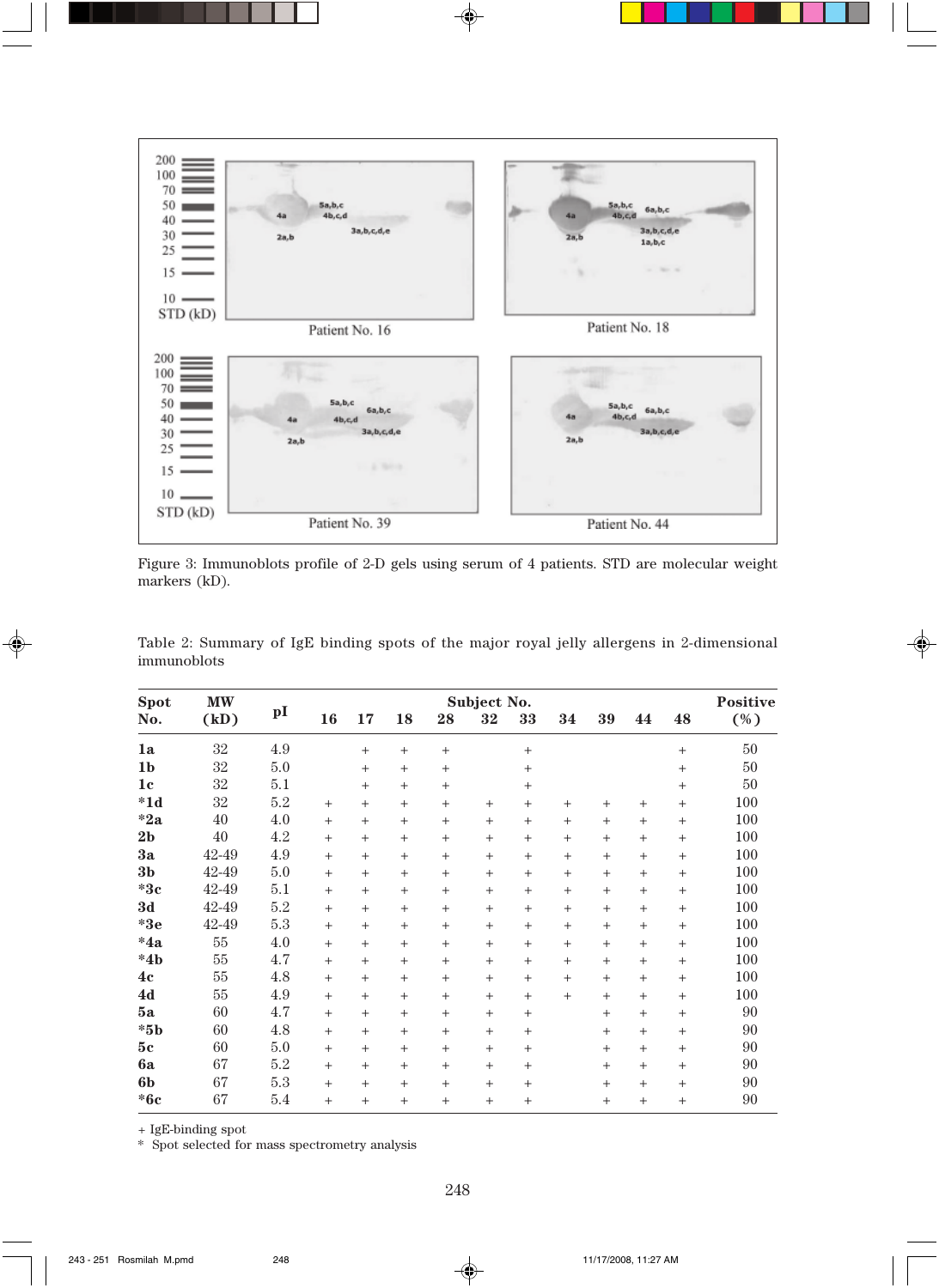| Spot<br>No.    | Molecular mass and pI<br>of matched proteins:<br>Theoretical/found | No. match<br>peptides/total<br>signals | Coverage of<br>protein<br>sequence | Protein description                                                                         |
|----------------|--------------------------------------------------------------------|----------------------------------------|------------------------------------|---------------------------------------------------------------------------------------------|
| 1 <sub>d</sub> | 51.441/326.83/5.2                                                  | 14/108                                 | 38%                                | Major Royal jelly Protein 2<br>(Apalbumin-2) (Bee-milk protein),<br>Apis mellifera AAC61894 |
| 2a             | 51.441/406.83/4.0                                                  | 15/136                                 | 35%                                | Major Royal jelly Protein 2<br>(Apalbumin-2) (Bee-milk protein),<br>Apis mellifera AAC61894 |
| 3c             | 51.441/42-496.83/5.1                                               | 16/162                                 | 40%                                | Major Royal jelly Protein 2<br>(Apalbumin-2) (Bee-milk protein),<br>Apis mellifera AAC61894 |
| 3 <sub>e</sub> | 51.441/42-496.83/5.3                                               | 14/144                                 | 33%                                | Major Royal jelly Protein 2<br>(Apalbumin-2) (Bee-milk protein),<br>Apis mellifera AAC61894 |
| 4a             | 49.311/555.10/4.0                                                  | 21/207                                 | 56%                                | Major Royal jelly Protein 1<br>(Apalbumin-1) (Bee-milk protein),<br>Apis mellifera AAC61895 |
| 4 <sub>b</sub> | 49.311/555.10/4.7                                                  | 15/136                                 | 35%                                | Major Royal jelly Protein 1<br>(Apalbumin-1) (Bee-milk protein),<br>Apis mellifera AAC61895 |
| 5 <sub>b</sub> | 49.311/605.10/4.8                                                  | 21/211                                 | 60%                                | Major Royal jelly Protein 1<br>(Apalbumin-1) (Bee-milk protein),<br>Apis mellifera AAC61895 |
| <b>6c</b>      | 49.311/675.10/5.4                                                  | 18/158                                 | 45%                                | Major Royal jelly Protein 1<br>(Apalbumin-1) (Bee-milk protein),<br>Apis mellifera AAC61895 |

Table 3: Profound search for mass fingerprint results of royal jelly major allergens

present study was performed to identify the IgE-binding proteins of royal jelly. SDS-PAGE profile demonstrated 18 protein fractions with molecular weight in the range of 10 to 167 kD, and a heavy cluster between 25 to 72 kD. A similar protein pattern was found by other studies (Thien *et al.,* 1996; Leung *et al.,* 1997b).

Our study demonstrated that subjects with clinical sensitization to royal jelly have serum IgE antibodies to a number of royal jelly components. 15 IgE-binding proteins were recognized in this study. Four proteins of molecular weight 40, 42, 49 and 55 kD were recognized by sera of all subjects, suggesting that these four components are the major allergenic proteins of royal jelly. Interestingly, the 55 kD protein was also detected by all sera from royal jelly-sensitive subjects examined by Thien *et al*. (1996). In

addition, our study also detected another three major allergens of 32, 60 and 67 kD. All these proteins have been detected as minor allergens by other studies (Thien *et al.,* 1996; Leung *et al.,* 1997b).

Our 2-D protein profile revealed about 50 royal jelly protein spots within the acidic and alkaline range. However all the IgEbinding spots were located in the acidic range between pI of 4.0 to 5.4. This 2-D pattern is similar to the study reported by Scarselli *et al*. (2005). In the present study, the tryptic peptide fragments isolated from the digested 55, 60 and 67 kD spots are similar to the segments of major royal jelly protein 1 (MRJP 1), while the spots at 32, 40, 42 and 49 kD are similar to major royal jelly protein 2 (MRJP 2) segments. Thien *et al*. (1996) and Leung *et al*. (1997b) have suggested that major royal jelly allergens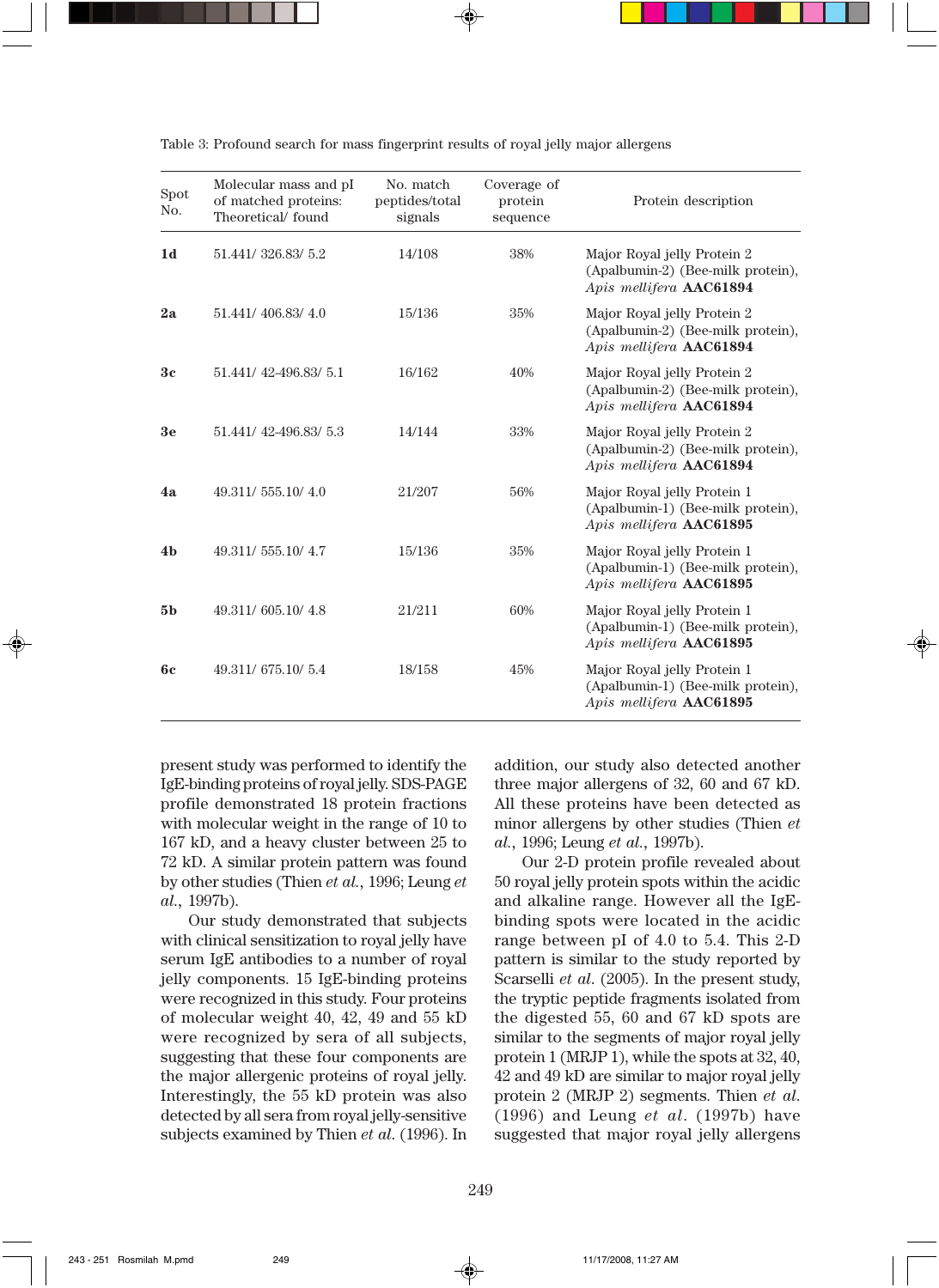may be 'major royal jelly proteins (MRJPs)' and our findings have confirmed this. To our knowledge, this is the first time MRJPs were identified as royal jelly allergens by the proteomics approach.

To date, nine members of MRJPs (49-87 kD) family, now named apalbumins (Scarselli *et al*., 2005) have been identified, and five of them (MRJP 1 to MRJP5) represent about 82 to 90% of the total protein content of royal jelly (Schmitzova *et al*., 1998; Simuth, 2001). MRJP1 is the most abundant and best characterized glycoprotein of royal jelly (Albert & Klaudiny, 2004). MRJP 1 represents 48% of the water soluble proteins of royal jelly, and appears as a single protein on SDS-PAGE with molecular weight of 55 kD (Schmitzova *et al*., 1998; Simuth, 2001). With isoelectrofocusing, it shows at least eight isoelectrophoretic variants (Simuth, 2001). MRJP1 not only functions as a component of larval food but it also plays a role in the honeybee's brain (Simuth, 2001).

MRJ2 is the third most abundant royal jelly protein after MRJP1 and MRJP3. Based on SDS-PAGE analysis, MRJP2 has a molecular weight of 49 kD (Srisuparbh *et al*., 2003). It should be noted that spot 1c and 2b with molecular mass of 32 and 40 kD, respectively were identified as MRJP2 in this study, suggesting that the two proteins are degradation products of MRJP2 due to a proteinase activity, as reported by Scarselli *et al*. (2005).

In conclusion, our study demonstrated that the major IgE-binding proteins for royal jelly were proteins between 32 to 67 kD corresponding to MRJP 1 and MRJP 2. This finding shows that MRJPs are important in allergy to royal jelly among our local patients.

*Acknowledgements*. We would like to thank the Director General of Health for his permission to publish this paper. This work was supported by a grant from Ministry of Health (JPP-IMR 06-048).

#### REFERENCES

- Albert, S. & Klaudiny, J. (2004). The MRJP/ YELLOW protein family of *Apis mellifera*: Identification of new members in the EST library. *Journal of Insect Physiology* **50**: 51-59.
- Food and Agriculture Organization of the United Nations (FAO). (2007). Valueadded products from beekeeping. URL: www.fao.org/docrep/w0076E/ w0076E00.htm.
- Leung, R., Ho, A., Chan, J. & Lai, C.K.W. (1997a). Royal jelly consumption and hypersensitivity in the community. *Clinical Experimental Allergy* **27**: 333- 336.
- Leung, R., Thien, F.C.K., Baldo, B. & Czarny, D. (1997b). Royal jelly-induced asthma and anaphylaxis: Clinical characteristics and immunological correlations. *Journal Allergy Asthma & Immunology* **96**:1004- 1007.
- Lombardi, C., Senna, G.E., Gatti, B., Feligioni, M., Riva, G., Bonadonna, P., Damma, A.R., Canonica, G.W. & Passalacqua, G. (1998). Allergic reactions to honey and royal jelly and their relationship with sensitization to compositae. *Allergologia et immunopathologia* **26**(6): 288-290.
- Peacock, S., Murray, V. & Turton, C. (1995). Respiratory distress and royal jelly. *British Medical Journal* **311**(7018): 1472.
- Scarselli, R., Donadio, E., Giuffrida, M.G., Fortunato, D., Conti, A., Balestreri, E., Felicioli, R., Pinzauti, M., Sabatini, A.G. & Felicioli, A. (2005). Toward royal jelly proteome. *Proteomics* **5**: 769-776.
- Schmitzova, J., Klaudiny, J., Albert, S., Schroder, W., Schreckengost, W., Hanes, J., Judova, J. & Simuth, J. (1998). A family of major royal jelly proteins of the honeybee *Apis mellifera* L. *Cellular and Molecular Life Sciences* **54**: 1020-1030.
- Simuth, J. (2001). Some properties of the main protein of honeybee (*Apis mellifera)* royal jelly. *Apidologie* **32**: 69- 80.